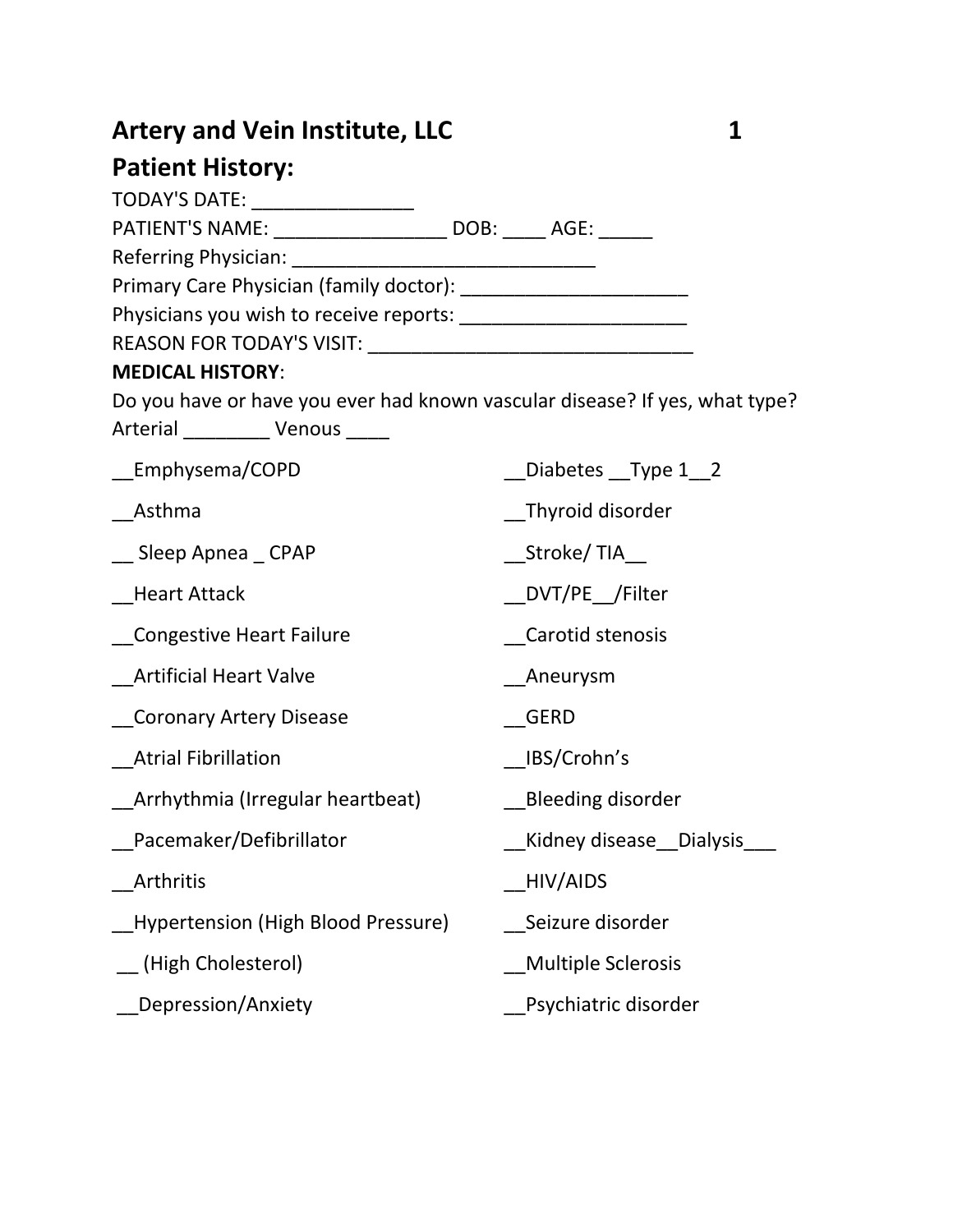## **Artery and Vein Institute, LLC 2**

PATIENT'S NAME: \_\_\_\_\_\_\_\_\_\_\_\_\_\_\_\_\_\_\_\_\_\_ DOB: \_\_\_\_\_ AGE: \_\_\_\_\_

### **Surgical History**:

Yes/No Vein ligation/stripping Yes/No Vein ablation Yes/No Vascular Surgical Intervention R L (Arterial bypass/Stenting) Yes/No Appendectomy Yes/No Mastectomy R L Yes/No Cholecystectomy (Gallbladder) \_\_\_\_ Yes/No Colon/Rectal Surgery Yes/No C-Section Yes/No Gastric Bypass/Sleeve Yes/No Heart Bypass (CABG) Yes/No Heart Stents Yes/No Heart Valve Replacement Yes/No Hysterectomy Yes/No Joint Replacement Which Body Part? Yes/No Prostate Yes/No Thyroid Yes/No Tonsils/ Adenoids Yes/No Tubal Ligation Yes/No Vasectomy ANY ADDITIONAL SURGERIES NOT LISTED:\_\_\_\_\_\_\_\_\_\_\_\_\_\_\_\_\_\_\_\_\_\_\_\_\_\_\_\_\_\_\_\_\_\_\_\_\_\_\_\_\_\_\_\_\_\_\_\_\_\_\_\_

**ANESTHESIA HISTORY**: \_\_\_ None \_\_ Nausea/Vomiting \_\_ Difficulty Awakening \_\_\_ Family History Anesthetic Complication \_\_ Malignant Hyperthermia \_\_\_ Difficult Airway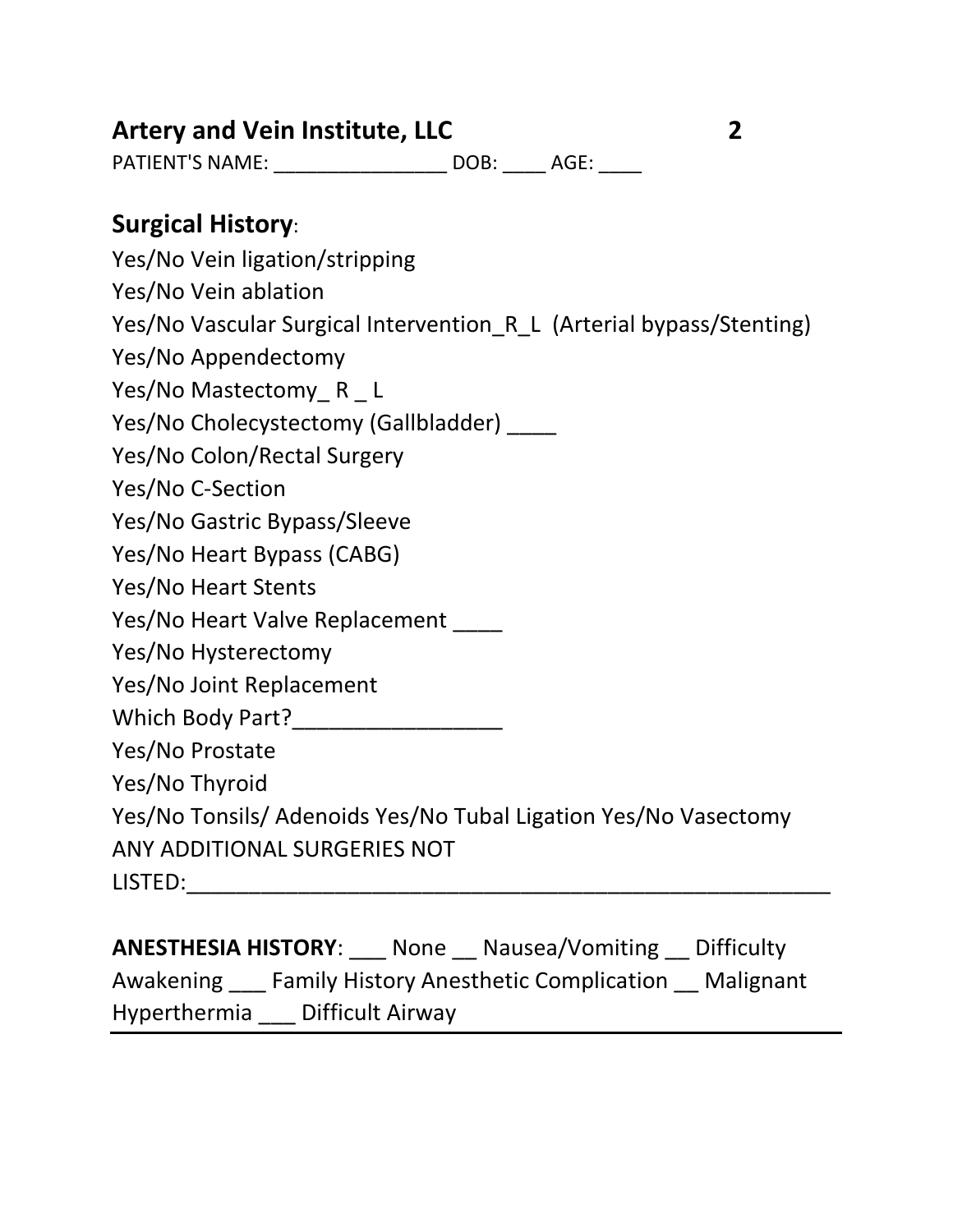| <b>Artery and Vein Institute, LLC</b> |           |  |  |
|---------------------------------------|-----------|--|--|
| <b>PATIENT'S NAME:</b>                | DOB: AGE: |  |  |

\_\_\_\_\_\_\_\_\_\_\_\_\_\_\_\_\_\_\_\_\_\_\_\_\_\_\_\_\_\_\_\_\_\_\_\_\_\_\_\_\_\_\_\_\_\_\_\_\_\_\_\_ \_\_\_\_\_\_\_\_\_\_\_\_\_\_\_\_\_\_\_\_\_\_\_\_\_\_\_\_\_\_\_\_\_\_\_\_\_\_\_\_\_\_\_\_\_\_\_\_\_\_\_\_ \_\_\_\_\_\_\_\_\_\_\_\_\_\_\_\_\_\_\_\_\_\_\_\_\_\_\_\_\_\_\_\_\_\_\_\_\_\_\_\_\_\_\_\_\_\_\_\_\_\_\_\_

**MEDICATIONS**: List all medications including blood thinners (Plavix, Coumadin, aspirin, etc.). Please include Dose, Frequency, and Reason for Taking: PLEASE CIRCLE "SEE LIST" IF LIST HANDED TO OFFICE STAFF

ALLERGIES: Please list allergies below, with reaction. If no allergies, please check: None\_\_\_\_ \_\_\_\_\_\_\_\_\_\_\_\_\_\_\_\_\_\_\_\_\_\_\_\_\_\_\_\_\_\_\_\_\_\_\_\_\_\_\_\_\_\_\_\_\_\_\_\_\_\_

Latex Allergy: YES/NO Reaction:\_\_\_\_\_\_\_\_\_\_\_\_\_\_\_\_\_\_\_

#### **SOCIAL HISTORY**:

| Tobacco----Smoker YES/NO             | packs/day for | #of years   |
|--------------------------------------|---------------|-------------|
| Previous smoker – when did you quit? |               | Do you Vape |

Alcohol Use \_\_\_Social \_\_\_\_Daily \_\_ Quit \_\_ years \_N/A Drugs \_Marijuana \_\_ Cocaine \_\_ IV \_\_ Other \_\_N/A

**FAMILY HISTORY**: List any family members who have or have had any of the following:

| Vascular disease |  |
|------------------|--|
| Cardiac disease  |  |
| <b>Stroke</b>    |  |
| Cancer           |  |
| Kidney disease   |  |